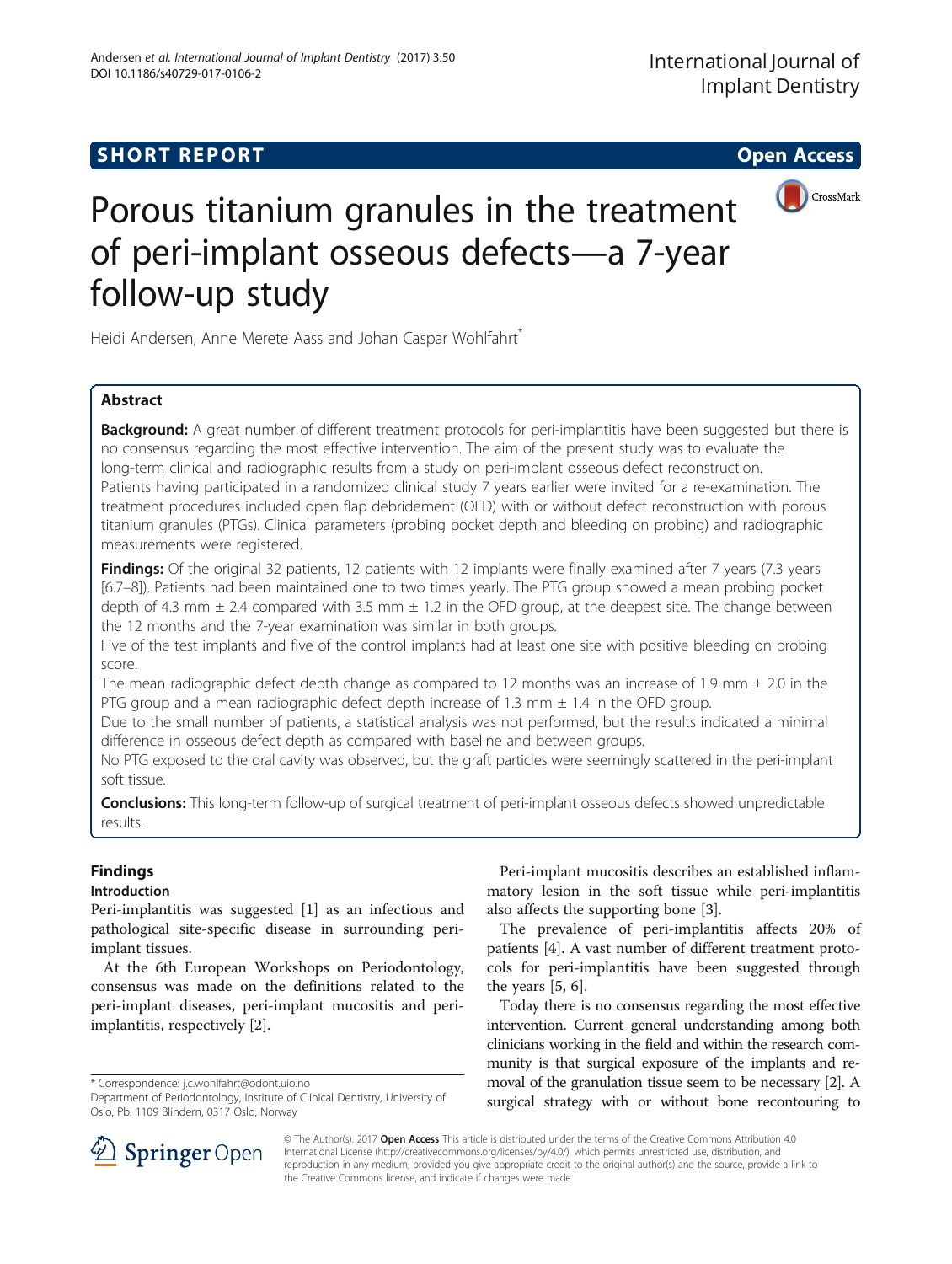accomplish pocket elimination to optimize infection control seems to work in many cases [\[7](#page-6-0)].

In some selected cases with peri-implant bone loss, it may be considered to reconstruct the lost osseous lesion. The current scientific evidence available in the literature for the efficacy of reconstructive and surgical strategies in treating peri-implantitis is, however, limited [\[8\]](#page-6-0).

Porous titanium granules (PTGs, Natix®, Tigran Technologies AB, Malmö, Sweden) were initially used in orthopaedics for stabilization of hip prostheses to enhance bone regeneration [[9, 10\]](#page-6-0).

Regarding oral and maxillofacial surgery, PTG was introduced as a bone graft substitute for use in sinus lifts [\[11\]](#page-6-0).

A porous titanium granule is 700–1000 μm in diameter. The total titanium surface of the ultra-porous granules is approximately 2  $\text{cm}^2$  [\[12\]](#page-6-0), which provides a significant blood-to-titanium contact area. Titanium has also been demonstrated to be a potent activator of the blood coagulation system with thrombus formation, which may be interesting from the perspective of bone healing and osseous growth [\[13\]](#page-6-0).

In 2011, Wohlfahrt et al. presented human histological support that re-osseointegration of a contaminated dental implant with peri-implantitis was biologically possible. Grafting of a peri-implant defect with PTGs may lead to newly formed bone both in close connection with the graft material as well as with the contaminated implant surface [\[14\]](#page-6-0).

In 2012, the same group of researchers presented results from a randomized parallel arm case-control clinical study, using porous titanium granules as a bone substitute in the corrective surgical treatment of periimplant osseous defects. Grafting of the defects with PTG was compared with open flap debridement alone. No clinical differences between groups were found after 12 months, but a better defect fill was seen on radiographs in the PTG group [[12\]](#page-6-0). A multicentre study [[15](#page-6-0)] reported similar results.

The aim of the present study was to evaluate the longterm clinical and radiographic results from a study on peri-implant osseous defect reconstruction.

# Materials and methods

Data from patients having participated in a randomized case-control clinical trial was screened with the aim to re-examine all treated implants. The present study was approved by the Regional Committee for Medical and Health Research Ethics, South East Norway (REK 2015/90).

Wohlfahrt and co-workers [\[12](#page-6-0)] described the study population and the 12-month results. In brief, 32 subjects diagnosed with peri-implantitis, fulfilling the inclusion criteria of having an implant demonstrating an intrabony component  $\geq 4$  mm, probing pocket depth

(PPD) of at least 5 mm at one site with bleeding on probing (BoP) and/or suppuration were included, randomized to either the case or control group, treated accordingly and followed for 12 months. The prosthetic supraconstruction was removed and evaluated with respect to occlusal adjustments; in some cases, renewal was performed. Access for oral hygiene was evaluated and corrected if necessary. After the oral hygiene phase and any necessary active periodontal treatment, the study participants received surgical therapy. Sixteen individuals were randomly assigned to the case group and received reconstructive treatment of one implant each with PTG additional to surgical open flap mechanical and chemical debridement with titanium curettes and EDTA gel (PrefGel, Straumann Inc., Basel, Switzerland). The other 16 individuals were treated with open flap debridement alone. Implants were submerged for 6 months; thereafter, the prosthetic supraconstructions were repositioned. Results from the evaluation at 12 months were presented in a publication by Wohlfahrt et al. in 2012. Thereafter, the patients were discharged from the university clinic and maintenance, and followups were handled by the referring dentists.

After 7 years (7.3 years [6.7–8]), all patients who completed the original study were invited for a re-examination. After a multitude of recall strategies including telephone and letters, 17 subjects responded and were recalled to the university dental clinic between April and November 2015. After signing the written informed consent, medical and dental history were recorded and a clinical examination and full-mouth radiographs were taken.

In total, 12 subjects completed baseline, 12-month and 7-year examinations and were thus included in this analysis (Fig. [1](#page-2-0)).

## Clinical examinations

All clinical examinations were performed by the same calibrated, blinded and board-certified periodontist (AMA) who also had done the examinations in the previous study. The same clinical indexes and the same type of instruments as in the original study were used.

Dichotomous plaque scores and PPD were recorded at six sites per treated implant, using a 0.20-N (20-g) defined force periodontal probe (UNC, DB 764 R, AESCULAP, B. Braun). Dichotomous bleeding on probing (BoP) and dichotomous purulent suppuration (PuS) were all registered at six sites (i.e. mesiofacial, facial, distofacial, distolingual, lingual and mesiolingual). The height of the buccal keratinized mucosa was also registered.

One postgraduate student from the prosthodontic department evaluated the supraconstructions related to access for interproximal oral hygiene, misfit of prostheses, prosthetic material, number of implants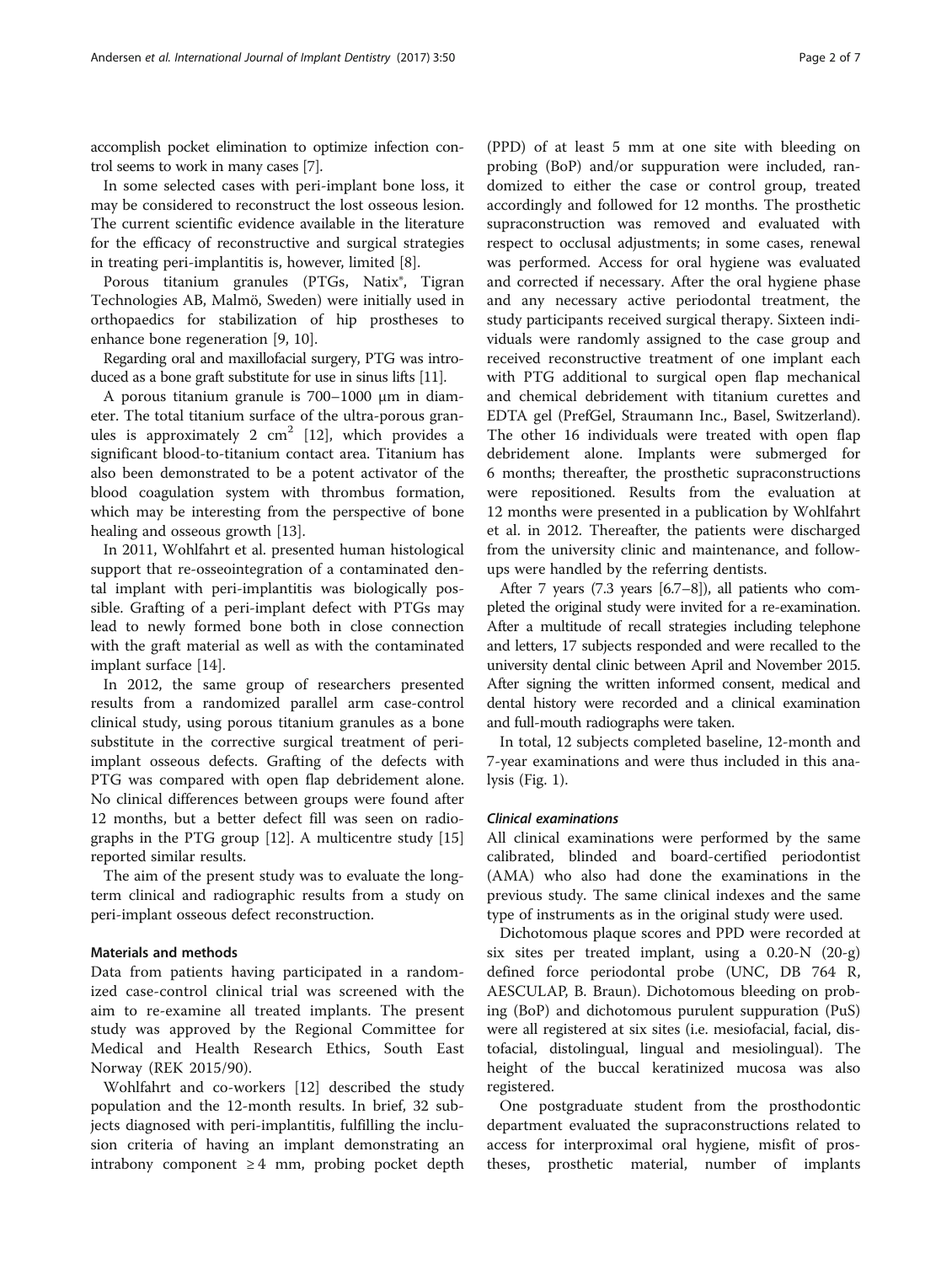<span id="page-2-0"></span>

supporting the fixed dental prostheses, presence of cantilever extensions and presence of abutments.

The occlusion, articulation, interferences, horizontal overbite, vertical overbite and occlusal morphology were examined and recorded.

Evaluation of the supraconstructions considering mechanical complications such as fractures of or material or chipping, abutment screw loosenings, abutment fractures, and implant and framework fractures were performed.

The prosthetic supraconstructions were carefully cleaned and positioned in ultrasound before repositioned on the implants.

#### Radiographic evaluation

Intraoral radiographs were obtained of the included implants and for the full dentition using Digora phosphor plates with a standard Eggen film holder (Eggen X-ray AS). The radiographs were scanned and digitized with the Digora Optime Soredex intraoral digital imaging system. The technique used at baseline and at the 12 month recall appointment, with an occlusal bite index with dental wax (Kerr Dental®) stuck to an Eggen film holder, had dried out and was no longer possible to use at the 7-year re-examination.

For each radiograph, the width of the implant was used for image calibration.

The defect height was measured from a well-defined reference point at the most coronal part of the implant body, on radiographs taken at baseline, 12 months and 7 years. The radiographic measurements were performed by one investigator (AMA), blinded to the examination timepoint. The changes in vertical defect depth were also calculated. To analyse the radiographs taken, Image J, 1.42q, US National Institutes of Health, Research Services Branch was used.

The radiographic measurements were repeated twice, after 1 week and after 10 weeks, and calculated with Pearson correlation coefficient. A strong positive correlation was demonstrated ( $r = 0.99 - 0.93$ ).

#### Statistical analysis

The study population of the follow-up study did not reach statistical power due to the many drop-outs; the calculations were therefore limited to descriptive findings applied on the clinical and radiographic data assessed at baseline, 12-month examination and after 7 years.

Continuous variables were expressed as means and standard deviation.

#### Results

Seven years (7.3 years [6.7–8]) after surgical treatment of peri-implantitis, 17 individuals met for the follow-up examination.

During 2008–2015, five subjects had died and ten subjects were lost to follow-up for various reasons. Among individuals accepting the invitation for the follow-up, three subjects, all in the PTG group, had lost their treated implants. Two subjects were excluded due to technical complications with the supraconstructions; one patient had received a new cemented single crown, and one subject had an overdenture impossible to remove.

In total, 12 individuals were finally included (Fig. 1).

The majority (10/12) of the subjects in the present study were smokers or former smokers, and 8/12 subjects had a history of periodontitis. The characteristics and demographic data of the groups are presented in Table [1](#page-3-0). Most implants had screw-retained supraconstructions and had a mean function time of 14 years and were in the anterior region of the maxilla and mandibula.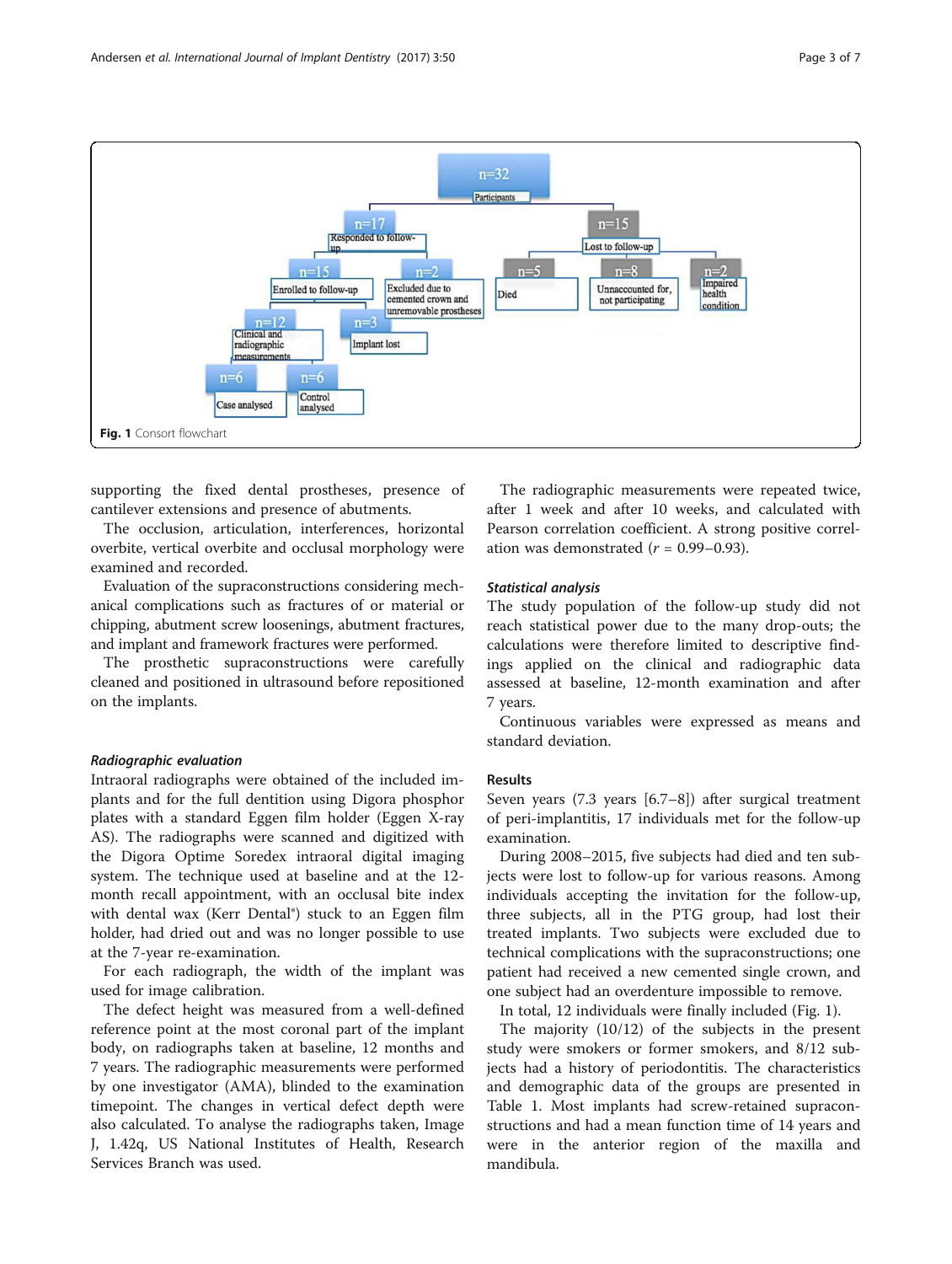| Characteristic                          | Case (PTG) group<br>$(n = 6)$     | Control group<br>$(n = 6)$         |
|-----------------------------------------|-----------------------------------|------------------------------------|
| Age (year), mean $\pm$ SD               | $67 \pm 12.9$ range,<br>$45 - 79$ | $67.2 \pm 11.8$ range<br>$53 - 85$ |
| Male/female (n)                         | 3/3                               | 2/4                                |
| Smoker                                  | 2/6                               | 3/6                                |
| Former smokers                          | 3/6                               | 2/6                                |
| Diabetes (type 2)                       | 1/6                               | 1/6                                |
| Pll at follow-up<br>$%$ , mean $\pm$ SD | $19.6 \pm 15.5$                   | $28.8 \pm 35.1$                    |
| Periodontal<br>supportive care          | 6/6                               | 5/6                                |
| Reason for placing implants             |                                   |                                    |
| Periodontitis                           | 5/6                               | 3/6                                |
| Trauma                                  | 1/6                               | 1/6                                |
| Caries                                  | 0                                 | 1/6                                |
| Agenesia/Anodontia                      | 0                                 | 1/6                                |

<span id="page-3-0"></span>Table 1 Characteristics of the subjects at the 7-year follow-up

Three different manufactures represented the implants included in the analysis. Seven subjects had Brånemark implants, four subjects had been treated with Astra Tech implants and one subject had a Straumann implant. Eleven subjects had periodontal supportive care performed by their hygienist or general dentist at a frequency of 6 months to once yearly. One subject reported sporadic visits. About 50% of the subjects performed dental home care twice a day including tooth brushing and interdental cleaning. Access for oral hygiene procedures was deemed acceptable for all the

supraconstructions in both groups. None of the reassessed patients reported prosthodontic retreatment after completing the previous study. Technical complications were observed in two supraconstructions, one with fractured occlusal screw (bridge screw) and one presented a lost filling of the access hole.

### Clinical and radiographic outcomes

Three implants in the PTG group were lost during the study period.

Two implants had to be excluded due to technical complications, one from each group.

The results thus refer to 12 implants, evenly distributed between the two treatment modalities.

The PTG group showed a mean PPD of 4.3 mm (± 2.4) at the deepest site compared with 3.5 mm  $(\pm 1.2)$  in the OFD group. The baseline mean PPD was  $6.5$  mm  $(±)$ 1.9) in the PTG group and 6.5 mm  $(\pm 2.3)$  in the control group and at 12 months 4.9 mm  $(\pm 1.8)$  in the PTG group and 4.4 mm  $(\pm 4.4)$  in the control group.

Five of the test implants and five of the control implants had at least one site with positive BoP score. Suppuration was demonstrated at five implants, two in the PTG group and three in the OFD group. The plaque scores were slightly higher in the OFD group at the final examination (Table 2).

The mean width of keratinized tissue for the PTG group and OFD group was  $1.5$  mm  $(\pm 1.0)$  and  $2.8$  mm  $(\pm 1.2)$ , respectively. From baseline to the follow-up examinations presented here, the width of keratinized tissue decreased more in the PTG group as compared with the OFD group.

Table 2 Data at baseline, 12 months and 7 years for the PTG and OFD groups

| Patient/<br>implants        | Radiographic defect height at deepest site (mm) |                                |                                | The site with the deepest PPD (mm) |                          |                          | P       | <b>BoP</b> | <b>BoP</b> | BoP     |
|-----------------------------|-------------------------------------------------|--------------------------------|--------------------------------|------------------------------------|--------------------------|--------------------------|---------|------------|------------|---------|
|                             | Baseline                                        | 12 months                      | 7 years                        | Baseline                           | 12 months                | 7 years                  | 7 years | Baseline   | 12 months  | 7 years |
| 1. PTG                      | 5.0                                             | 2.3                            | 1.6                            | 6                                  | 3                        | $\overline{2}$           | 0/6     | 6/6        | 6/6        | 0/6     |
| 2. PTG                      | 5.6                                             | 3.9                            | 5.6                            | 10                                 | 7                        | $\overline{4}$           | 1/6     | 6/6        | 6/6        | 6/6     |
| 3. PTG                      | 7.0                                             | 3.5                            | 7.0                            | 9                                  | 7                        | 9                        | 2/6     | 6/6        | 6/6        | 6/6     |
| 4. PTG                      | 3.1                                             | 1.7                            | 2.5                            | 6                                  | $\overline{4}$           | 4                        | 0/6     | 6/6        | 0/6        | 6/6     |
| 5. PTG                      | 4.6                                             | 0.8                            | 2.2                            | 9                                  | $\overline{7}$           | 3                        | 0/6     | 4/6        | 6/6        | 6/6     |
| 6. PTG                      | 7.1                                             | 4.1                            | 8.9                            | 8                                  | $\overline{4}$           | $\overline{4}$           | 6/6     | 3/6        | 4/6        | 3/6     |
| Mean $\pm$ SD<br>(min, max) | $5.4 \pm 1.5$<br>$(3.1 - 7.1)$                  | $2.7 \pm 1.3$<br>$(0.8 - 4.1)$ | $4.6 \pm 3.0$<br>$(1.6 - 8.9)$ | $8 \pm 1.7$<br>$(6 - 10)$          | $5.3 \pm 1.9$<br>$(3-7)$ | $4.3 \pm 2.4$<br>$(2-9)$ | 25%     | 92%        | 77%        | 75%     |
| 1. OFD                      | 3.3                                             | 1.2                            | 3.2                            | 8                                  | 5                        | $\overline{4}$           | 1/6     | 6/6        | 0/6        | 6/6     |
| 2. OFD                      | 3.2                                             | 2.6                            | 4.4                            | 5                                  | 3                        | 5                        | 0/6     | 6/6        | 6/6        | 6/6     |
| 3. OFD                      | 6.3                                             | 5.3                            | 5.8                            | 7                                  | 8                        | $\overline{4}$           | 6/6     | 6/6        | 6/6        | 6/6     |
| 4. OFD                      | 3.9                                             | 3.5                            | 6.8                            | 6                                  | $\overline{4}$           | $\overline{4}$           | 0/6     | 6/6        | 6/6        | 4/6     |
| 5. OFD                      | 5.3                                             | 4.2                            | 4.9                            | 13                                 | 5                        | $\overline{2}$           | 0/6     | 6/6        | 6/6        | 0/6     |
| 6. OFD                      | 3.5                                             | 2.4                            | 1.8                            | 9                                  | $\overline{2}$           | $\overline{2}$           | 6/6     | 6/6        | 6/6        | 6/6     |
| Mean $\pm$ SD<br>(min, max) | $4.3 \pm 1.3$<br>$(3.2 - 6.3)$                  | $3.2 \pm 1.4$<br>$(1.2 - 5.3)$ | $4.5 \pm 1.8$<br>$(1.8 - 6.8)$ | $8 \pm 2.8$<br>$(5-13)$            | $4.5 \pm 2.1$<br>$(2-8)$ | $3.5 \pm 1.2$<br>$(2-5)$ | 36%     | 100%       | 83%        | 78%     |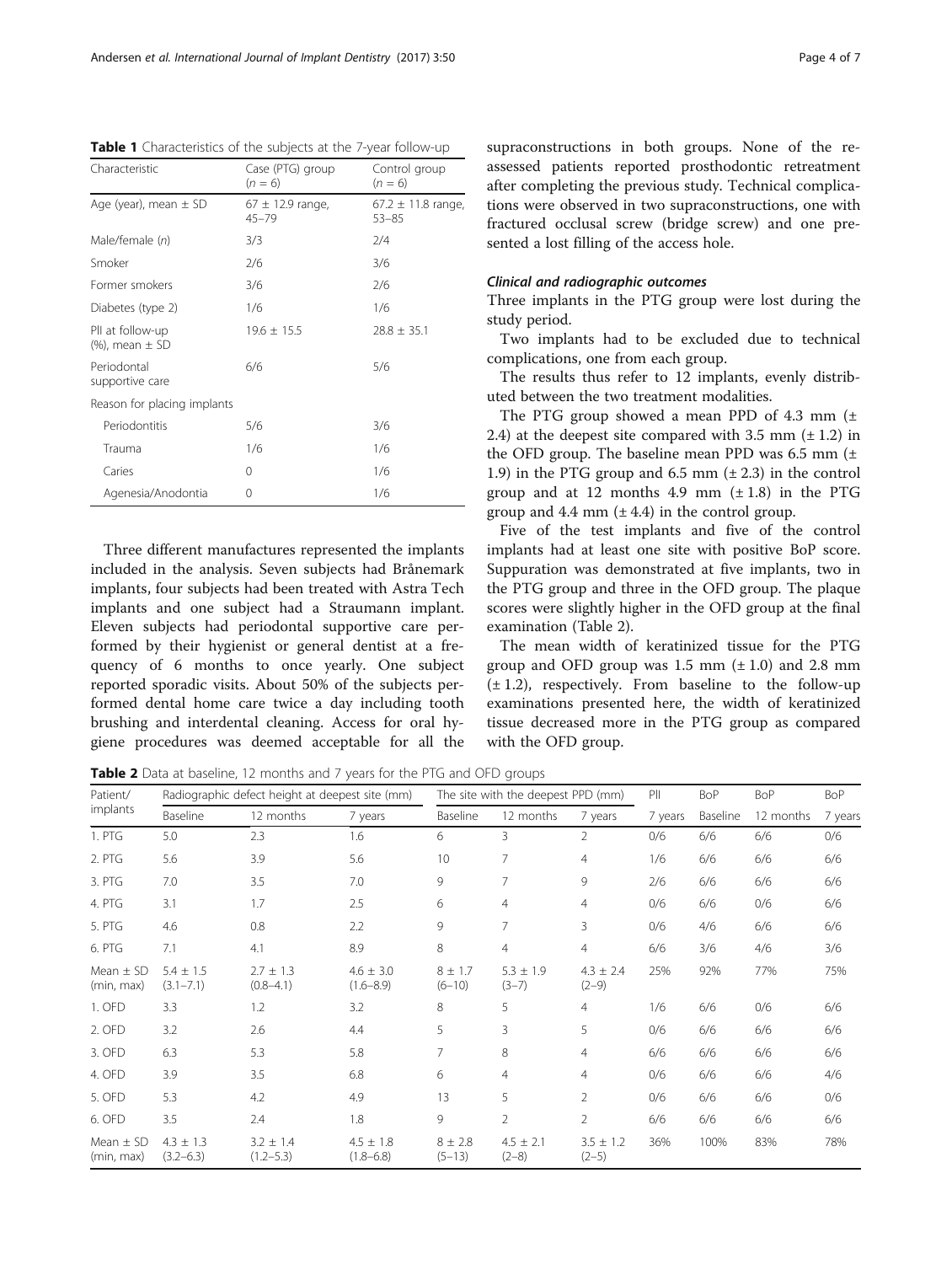Radiographic findings demonstrated similar values after 7 years as the baseline regarding defect depth height in 6/12 treated implants. Three implants, one in the PTG group and two in the OFD group, had progression of radiographic defect depth height, measured at the deepest site, compared to baseline.

Assessing the results after 12 months, five of the implants in the PTG group and five of the implants in the OFD group had progression of radiographic defect depth height.

There was an aggravation in mean radiographic osseous defect level of 1.9 mm  $\pm$  2 and 1.3 mm  $\pm$  1.4 in the PTG group and OFD group, respectively.

Three implants demonstrated improved radiographic defect depth height, measured at the deepest site, at 7 years compared to baseline. Two implants represented the PTG group and one implant the OFD group.

The PTG graft particles were seemingly scattered, as judged by radiographs (Fig. 2). Loss of grafting material was extensive in two cases, and most grafting material was still present in the osseous defect in two cases. At test sites where the implant had been lost, some remaining PTG particles were seen in the surrounding tissue.

## Discussion

The aim of the study was to evaluate the long-term clinical and radiographic results from a study on periimplant osseous defect reconstruction [[12](#page-6-0)].

Minimal differences were observed when comparing the two groups at baseline, 12-month and the 7-year examinations, but the power to detect a true difference at the 7-year examination was small due to the low number of patients finally re-examined.

Most of the implants had a deeper radiographic defect depth after 7 years compared to the 12-month examination, and minimal differences were seen when comparing with baseline measurements. It is therefore important to consider the original osseous defect depth around treated implants when aiming to diagnose stable peri-implant conditions [[16](#page-6-0)]. Moreover, three of the implants in the test group had lost all bony attachment and had been explanted. However based on the evaluation presented here, it was not possible to clarify if differences in patient-related factors such as the original defect depth or treatment modality were causative for this outcome.

Few studies report long-term results after treatment of peri-implantitis. In this context, it is important to remember that the only true end point for such therapies will be the loss of implants, but most studies solely report clinical and subclinical parameters which are only surrogate markers for the disease state and true result of the performed therapy [[17\]](#page-6-0).

In a meta-analysis by Khoskham et al., they report a mean radiographic defect fill of 2.41 mm after regenerative treatment of peri-implant osseous defects and a minimum healing time of 36 months [\[18](#page-6-0)].

Recently, Schwarz et al. reported on a 7-year follow-up on a peri-implantitis surgical treatment procedure including access flap surgery, granulation tissue removal and implantoplasty combined with two different decontamination protocols and a regenerative procedure including a natural bone mineral and GTR with a

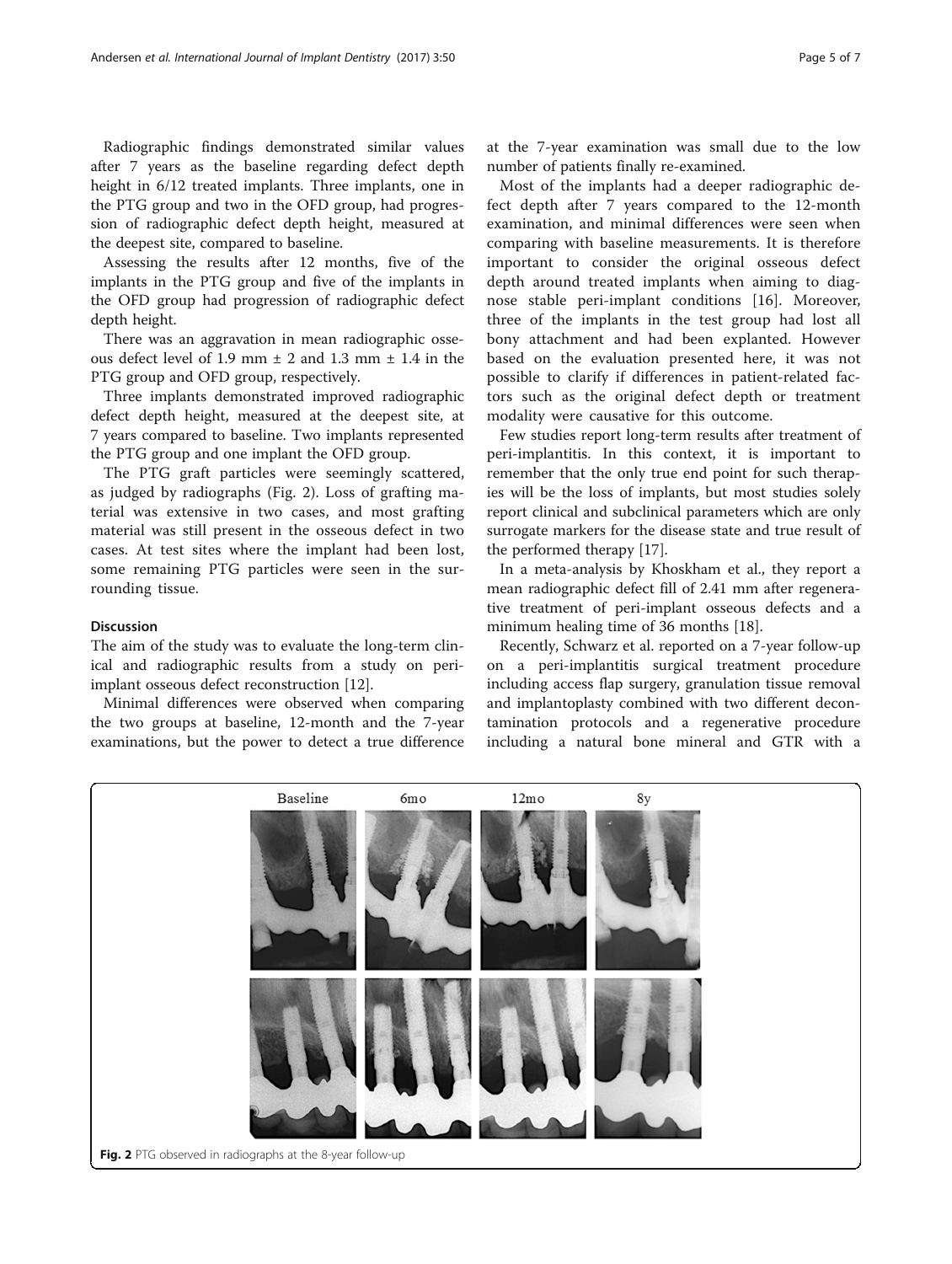collagen membrane. These authors reported clinical attachment level gains between 2.06 and 2.76 mm [\[19\]](#page-6-0).

Mean PPD values, at the deepest site per implant, were reduced in both groups during the study period. This finding is in agreement with other studies evaluating long-term outcome of surgical peri-implantitis treatment and peri-implant defect reconstruction [[20\]](#page-6-0).

One implant in the PTG group, with initial, severe bone loss had a progressive radiographic bone defect after 7 years compared to baseline. The PPD registered at this site did, however, not reflect the radiographic defect depth measured, probably due to heavy calculus deposits on the implant body, which potentially may have hindered a correct probing.

Due to the removal of the prosthetic supraconstruction, access for the clinical examinations was easy at all implants. A pressure sensitive power probe was used. This resulted in minimal traumatizing of the tissue. Half of the treated implants were identified with good plaque control, which is essential for a favourable outcome.

In a study, the prognostic value of BoP [\[21](#page-6-0)] was evaluated related to peri-implant mucosal tissue conditions during supportive periodontal therapy. Disease progression was identified when any site bled at more than half of the recall visits over a period of 2 years. The positive predictive value for disease progression was 100% when BoP was recorded at more than 50% of recall visits. BoP was a common finding at the 7-year evaluation, and it may well be that the patients should have been followed even closer after the surgeries, and it is clearly shown that regular maintenance care is a crucial factor for lowering the risk of developing peri-implantitis [\[22](#page-6-0)–[24\]](#page-6-0).

A strict maintenance program every 3–6 months followed by a high standard of oral hygiene may hold a stable peri-implant condition after peri-implantitis surgery [[16\]](#page-6-0).

In the present study, access to perform sufficient plaque control at the treated implants was considered acceptable due to previous corrections of the prostheses. The frequency of supportive periodontal care (SPT) was reported to be between 6 and 12 months. Based on BoP recordings, this may not have been a sufficient regime for many of the patients in this cohort.

The patients' general health, oral hygiene habits and compliance to the maintenance program may also affect the treatment outcome. Smoking may be a negative factor regarding complications following implant therapy [\[7](#page-6-0)]. In the present study, most participants were smokers or former smokers and had a history of periodontitis. No difference was noted in the number of implants with progressive bone loss versus stable conditions or between smokers and former smoker/non-smokers. This may be due to the small sample size.

In a study by Leonhardt et al. [\[7](#page-6-0)], nine subjects with a history of periodontitis had 26 implants diagnosed with peri-implantitis. During the 5-year follow-up after treatment, smokers with severe peri-implantitis had a less favourable treatment outcome. Another study [[16\]](#page-6-0) reported no difference in result between smokers and non-smokers after 2 years of follow-up.

Radiographic bone level changes for assessing the implant's stability or progression of disease following treatment is used in several studies [\[7, 25](#page-6-0)]. A composite outcome regarding resolution of peri-implantitis was recommended [[26](#page-6-0)].

The limitations regarding the non-standardized radiographs at the final examinations in the present study imply that results must be interpreted with care. Also, the radiopaque PTG granules were easily seen, and thereby, the cases were easily distinguished from the controls.

It has been stated that regenerative procedures do not address disease resolution but aim to fill the osseous defect [\[2](#page-6-0)]. Bone grafts of various materials have been used. This has classically been divided into autogenous, allogenic, xenogenic and synthetic or alloplastic materials [[27\]](#page-6-0).

The present study used a non-resorbable, alloplastic material (PTG) in intra-osseous defects as a reconstructed material. This technique attempts to fill the osseous defect and not solve the disease. With regard to defect fill, it is very important to keep in mind that a non-resorbable graft material such as PTG will be left unresorbed. In this study, PTG graft particles were easily seen on radiographs 7 years after therapy. Many of the particles were however scattered in the tissues around the defect. Due to the radiopaque appearance of PTG, they were easily recognized. One must in this context remember that other non-resorbable bone substitutes may also have a similar outcome but will not be as easily found and thus mistakenly considered resorbed.

Comparing the radiographs after 7 years, the extent of granules left in the osseous defects had a great variety, and two cases provided extensive loss of material. This may be explained by defect configuration, recognized at the time of surgery [[28](#page-6-0)]. The inclusion of one to two walled defects may explain the absence of PTG at some sites. The PTG granules in the osseous defects may not have been well integrated with the bone, or some granules were left encapsulated in the connective tissue. Smoking habits may also have affected the reconstructive treatment [\[29\]](#page-6-0) due to the participants who were smokers or former smokers.

None of the included subjects reported an experience of adverse effects, such as pain, discoloration of the surrounding mucosa or loose particles in conjunction with the grafting material. This is in agreement with a multicentre trial [[15](#page-6-0)].